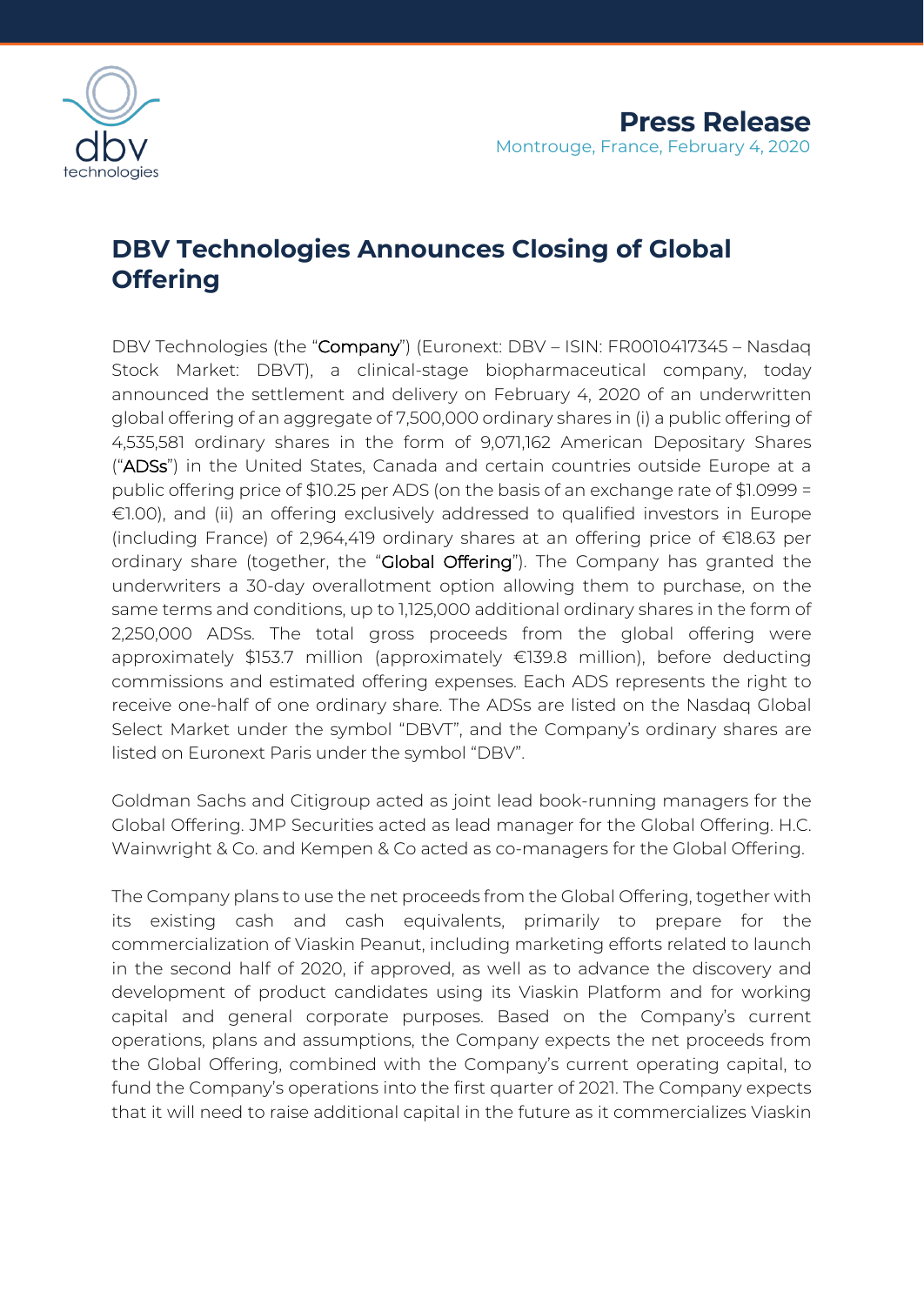

Peanut, if approved, and continue to discover and develop other product candidates using its Viaskin Platform. The Company may finance its future cash needs through a combination of equity offerings, debt financings and potential collaborations, and license and development agreements.

A registration statement on Form F-3 relating to the securities to be issued in the Global Offering was filed with the Securities and Exchange Commission and was declared effective on October 1, 2019. The Global Offering of ordinary shares in the form of ADSs was made only by means of a written prospectus and prospectus supplement that form a part of the registration statement on Form F-3, as well as a free writing prospectus related to the Global Offering. A free writing prospectus and a final prospectus supplement and accompanying prospectus relating to and describing the terms of the offering were filed with the Securities and Exchange Commission and are available on the Securities and Exchange Commission's website at [www.sec.gov.](http://www.sec.gov/) Copies of the final prospectus supplement and accompanying prospectus may also be obtained for free from: Goldman Sachs, Attention: Prospectus Department, 200 West Street, New York, NY 10282, via telephone: 1-866-471-2526, facsimile: +1 212-902-9316 or via email: prospectusgroupny@ny.email.gs.com; or Citigroup, c/o Broadridge Financial Solutions, 1155 Long Island Avenue, Edgewood, New York, 11717 or via telephone: +1 800- 831-9146.

Application was made to list the new ordinary shares to be issued pursuant to the Global Offering on the regulated market of Euronext Paris pursuant to a listing prospectus which received the approval of the *Autorité des Marchés Financiers*  ("AMF") on January 30, 2020 under number 20-023, and comprising (i) the 2018 universal registration document filed with the AMF on October 9, 2019 (*document d'enregistrement universel 2018*) under number D.19-0889, as completed by an amendment to such universal registration document filed with the AMF on January 30, 2020 under number D.19-0889-A01, and (ii) a Securities Note (*Note d'opération*), including a summary of the prospectus. Copies of the Company's 2018 universal registration document, as amended, are available free of charge at the Company's head office located at 177-181 avenue Pierre Brossolette – 92120 Montrouge – France. The listing prospectus is available on the AMF's website at [www.amf-france.org.](http://www.amf-france.org/)

**\* \* \***

# About DBV Technologies

DBV Technologies is developing Viaskin®, an investigational proprietary technology platform with broad potential applications in immunotherapy. Viaskin is based on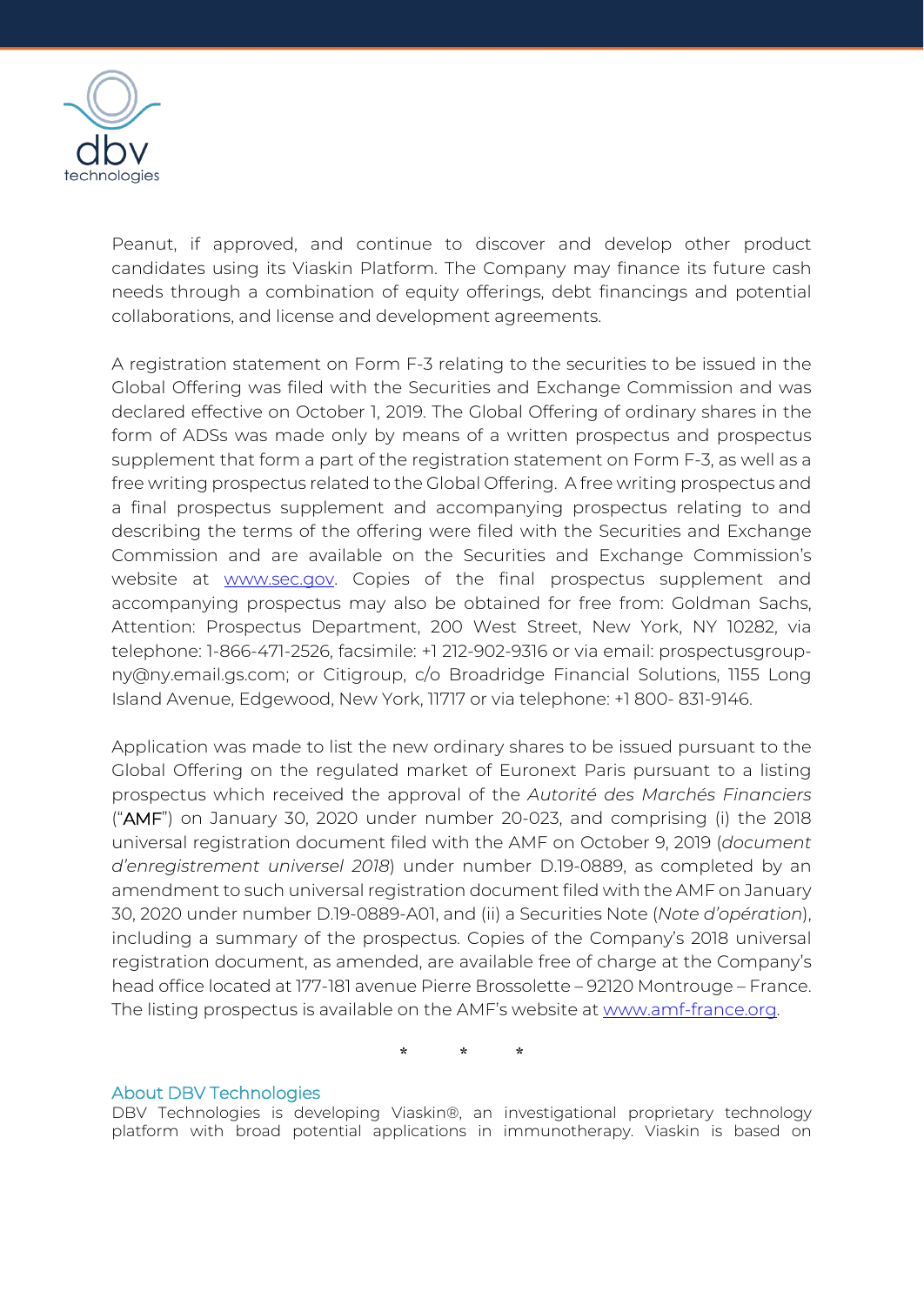

epicutaneous immunotherapy, or EPIT™, DBV's method of delivering biologically active compounds to the immune system through intact skin. With this new class of selfadministered and non-invasive product candidates, the Company is dedicated to safely transforming the care of food-allergic patients. DBV's food allergies programs include ongoing clinical trials of Viaskin Peanut and Viaskin Milk, and preclinical development of Viaskin Egg. DBV is also pursuing a human proof-of-concept clinical trial of Viaskin Milk for the treatment of Eosinophilic Esophagitis, and exploring potential applications of its platform in vaccines and other immune diseases. DBV Technologies has global headquarters in Montrouge, France and offices in Bagneux, France, and North American operations in Summit, NJ and New York, NY. The Company's ordinary shares are traded on segment B of Euronext Paris (Ticker: DBV, ISIN code: FR0010417345), part of the SBF120 index, and the Company's ADSs (each representing one-half of one ordinary share) are traded on the Nasdaq Global Select Market (Ticker: DBVT).

## Forward Looking Statements

This press release contains forward-looking statements, including statements about the anticipated use of proceeds from the Global Offering and the Company's expected cash runway. These forward-looking statements are not promises or guarantees and involve substantial risks and uncertainties. Factors that could cause actual results to differ materially from those described or projected herein include risk associated with market and other financing conditions, risks associated with clinical trials and regulatory reviews and approvals, and risk related to the sufficiency of the Company's existing cash resources and liquidity. A further list and description of these risks, uncertainties and other risks can be found in the Company's regulatory filings with the French Autorité des Marchés Financiers and U.S. Securities and Exchange Commission, including in the Company's Annual Report on Form 20-F for the year ended December 31, 2018. Existing and prospective investors are cautioned not to place undue reliance on these forward-looking statements, which speak only as of the date hereof. The Company undertakes no obligation to update or revise forward-looking statements as a result of new information, future events or circumstances, or otherwise, except as required by law.

#### DBV Investor Relations Contact

Sara Blum Sherman Senior Director, Investor Relations & Strategy +1 212-271-0740 [sara.sherman@dbv-technologies.com](mailto:sara.sherman@dbv-technologies.com)

# DBV Media Contact

Joe Becker VP, Global Corporate Communications +1 646-650-3912 [joseph.becker@dbv-technologies.com](mailto:joseph.becker@dbv-technologies.com)

## **Disclaimers**

This press release does not constitute an offer to sell nor a solicitation of an offer to buy, nor shall there be any sale of ordinary shares or ADSs in any state or jurisdiction in which such